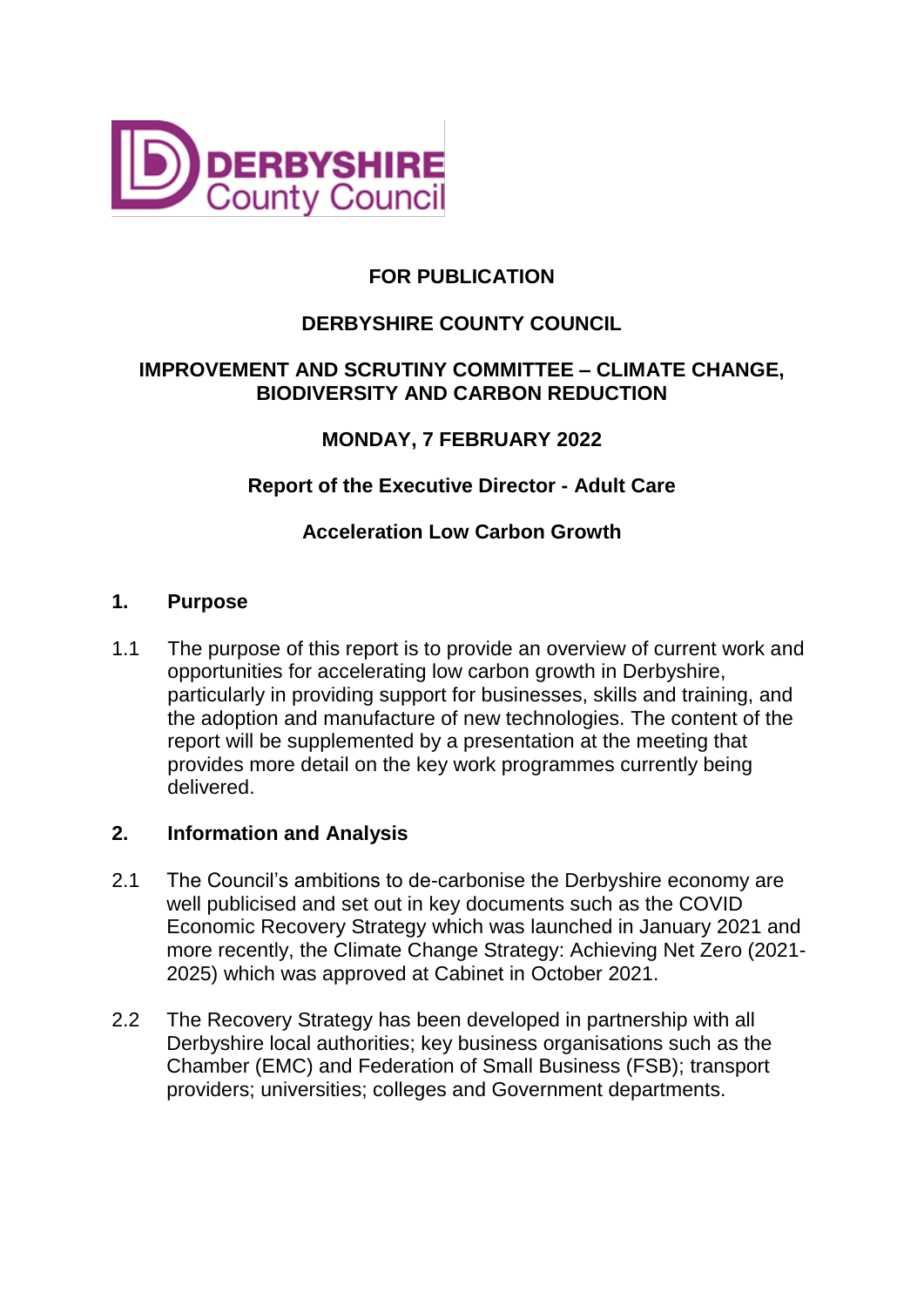2.3 The key principle set out in the Strategy was to ensure the economy was supported to 'build back better' through the various COVID recovery stages which meant:

Using the 'Revive, Renewal and Regenerate' periods of the Strategy to:

- Work towards longer-term regeneration and a more circular and distributed economy.
- 'Level up' key areas of economic and social disparity.
- Accelerate work to mitigate and adapt to climate change and achieve sustainable, good growth
- Reset the economic profile of Derby and Derbyshire maximise contribution to UK plc.
- Build resilience into the local economy and reinforce/ restore public and business confidence.
- 2.4 The Recovery Strategy contains a number of priorities and work programmes which have been progressed in earnest over the last year or so, all of which have embraced the above principles in aiming to secure low carbon or net zero objectives. A summary of the Strategy proposals is set out below:

| <b>Priorities</b>           | <b>Projects and Programmes</b>                                                                                                                                                                                           |  |  |  |
|-----------------------------|--------------------------------------------------------------------------------------------------------------------------------------------------------------------------------------------------------------------------|--|--|--|
| <b>Economic Development</b> |                                                                                                                                                                                                                          |  |  |  |
| Place                       | Focus on resilience and diversification of town centres, greening/<br>better use of space, vacant properties and use of natural capital                                                                                  |  |  |  |
| Industry                    | Focus on protecting and enhancing key sectors, supporting low<br>carbon growth, diversifying and increased productivity. Better<br>procurement to drive social value and business support<br>programmes                  |  |  |  |
| Visitor Economy             | Focus on immediate support for recovery and long-term<br>transformation of the sector through cultural festivals programme<br>and direct sector support                                                                  |  |  |  |
| Enabling<br>Infrastructure  | Focus on improving physical and digital infrastructure as<br>foundations for innovation and clean growth through new grant<br>funding schemes, full fibre connectivity, defining a new approach<br>to sustainable travel |  |  |  |
| Inward<br>Investment        | Highlighting Derbyshire's unique offer to attract local carbon,<br>innovative and green technology business through refreshed<br>prospectus and links to business support programmes                                     |  |  |  |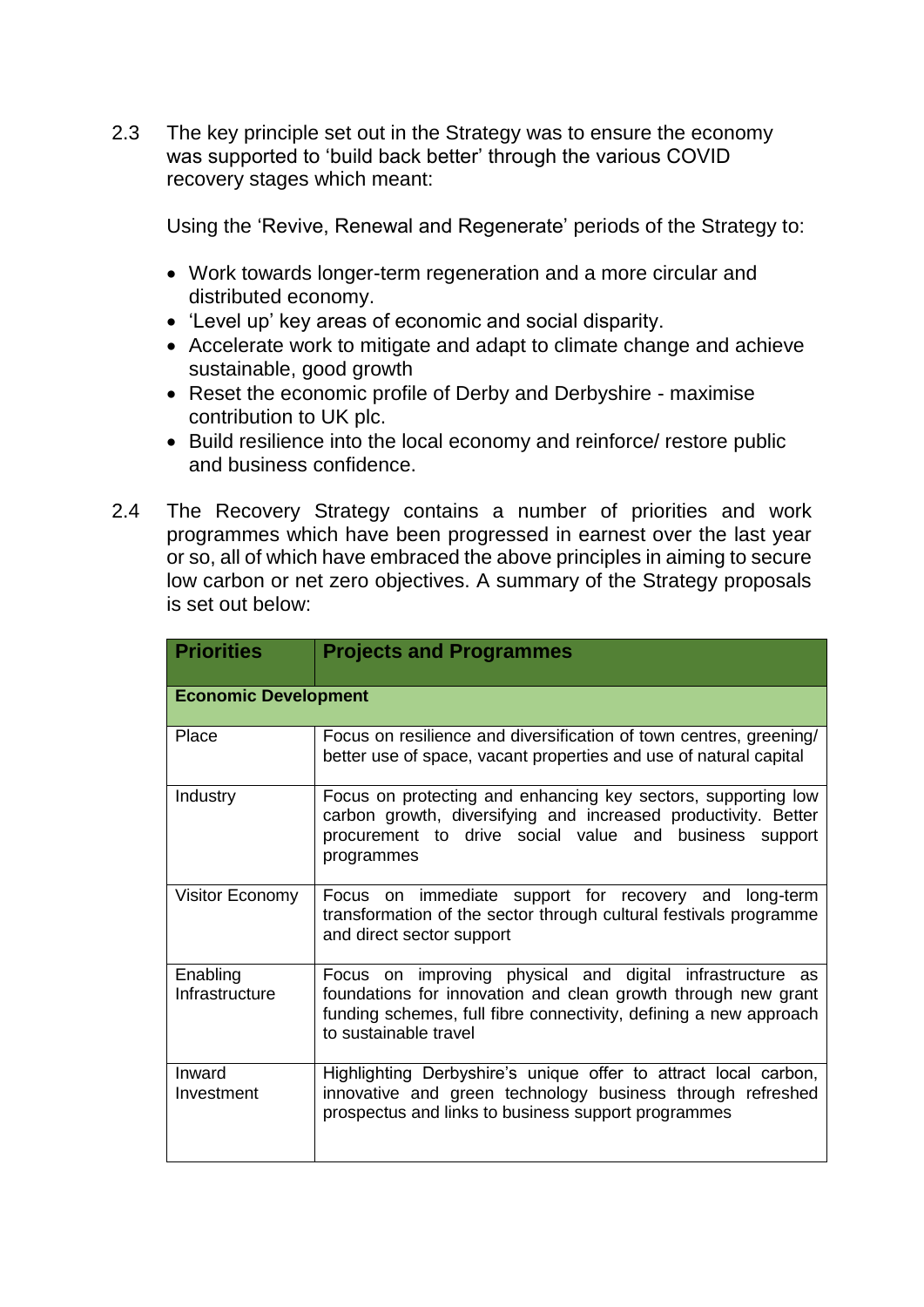| <b>Employment and Skills</b>               |                                                                                                                                                                                                              |  |  |  |
|--------------------------------------------|--------------------------------------------------------------------------------------------------------------------------------------------------------------------------------------------------------------|--|--|--|
| <b>Young People</b>                        | Focus on developing better career pathways and encouraging<br>access to new industries and green technologies through<br>workplace co-ordination, inspirational careers programme,<br>targeted NEET activity |  |  |  |
| <b>Adults</b>                              | Focus on re-training and routes to better employment through<br>better links to employers and colleges e.g. via talent retention<br>scheme, digital skills campaign, sector academy programme                |  |  |  |
| Entrepreneurship<br>and self<br>employment | Focus on stimulating business growth and enterprise e.g. through<br>apprenticeship levy transfer, start up and growth support                                                                                |  |  |  |
| Responding to<br><b>Future Skills</b>      | Focus on facilitating a 'responsive skills system' e.g. via Green<br>Skills Programme, higher level skills programmes and graduate<br>recruitment/ retention                                                 |  |  |  |

- 2.5 Other projects and programmes that sit outside the Recovery Strategy will be required to undertake a climate impact assessment (CIA), in line with the objectives of the Climate Change Strategy. Whilst the detail of the CIA hasn't been finalised yet, inevitably the assessment will be checking what impact a proposed project has on reducing carbon emissions, changing behaviour, improving 'green credentials' etc; for those projects that don't offer sustainable proposals, the ability to mitigate impacts will no doubt be a key consideration.
- 2.6 Low carbon growth for Derbyshire means 'good growth' that is '*the right growth, being delivered in the right way for the right reasons'*. It is about businesses, labour market skills, geography and place – enabled by the right transport and digital infrastructure. Key projects and programmes implemented to date that are helping achieve Derbyshire's low carbon ambitions for businesses, skills and the adoption and manufacture of new technologies include:
	- De-carbonise grant scheme to support local business to reduce carbon emissions from fleet or premises - £920,000
	- Green Entrepreneurs Fund to fund 'low carbon demonstrator projects, grants to businesses and skills training - £2m
	- Five new Business Start Up Advisers to help new businesses get off the ground and build in low carbon options from inception - £1m
	- Created 424km of cycle routes across the County linking people to jobs and learning and encouraging sustainable tourism
	- Cultural Framework and Cultural Recovery Fund to support hospitality and tourism-based businesses to progress low carbon recovery - £1m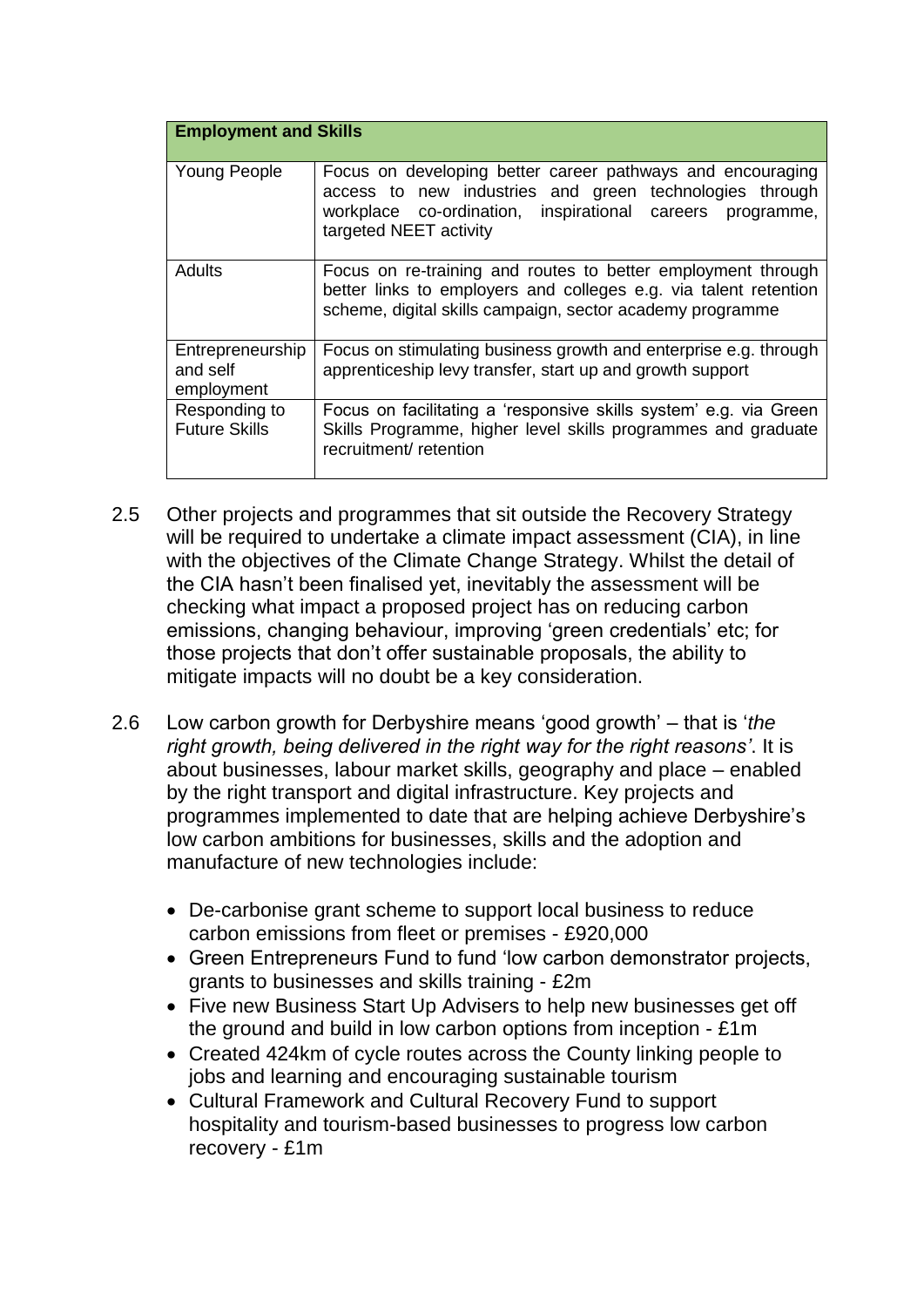- Digital infrastructure in hard to reach places to assist digital connectivity, reduce the need for travel and support e-commerce - £1m for top up vouchers
- Rolled out programme to refurbish laptops and moving IT into communities/households in need. Helps avoid landfill and supports expansion of digital skills and e-commerce
- Rolled out I Programme across the County to promote and teach digital skills to unemployed or inactive people and those at risk of redundancy - £3.1m for Derbyshire and Nottinghamshire area
- Continued roll out of electric vehicle charging –218 public facing charge points currently in place across the County
- Development of hydrogen and future fuel proposals with private sector – submission of £30m bid for funding to Government to support roll out of hydrogen buses
- Work with Derbyshire colleges to map existing 'green skills' training offer – to develop into a wider offer for a 'green skills academy'. Revisiting curriculum to embed as much 'green skills' within existing courses (e.g. modern methods of construction)
- Development of proposals for mobility hub pilots for Buxton and Hope Valley – now integrated into Bus Service Investment Plan for the whole County.
- Secured through Department for Transport to produce 4 feasibility studies for walking and cycling via £250,000 Capability Fund: undertaking a bus and rail interchange audit (will inform future capital infrastructure); commercial e-bike hire in Peak Park and market towns; scoping a blue print for 'one stop shop information portal'; capitalise on cycling networks in northern Derbyshire (Chesterfield, North East Derbyshire, Bolsover), including adult cycle training
- Commenced work with Job Centres to support job seekers in accessing sustainable and public transport (buses, e-bikes)
- Delivering Wheels to Work through Rural Action Derbyshire supporting apprentices and job seekers to access learning and employment through sustainable transport - £50,000 per annum
- Bikeability training provided to young people in targeted areas (high levels of deprivation e.g Bolsover) to raise confidence in cycling as a means of travel
- Buxton on the Move travel plan developed with the Town Team to pilot and demonstrate how communities can become more sustainable
- 2.7 Further details on these projects, including take up and outputs, will be provided in the presentation to the Scrutiny Committee.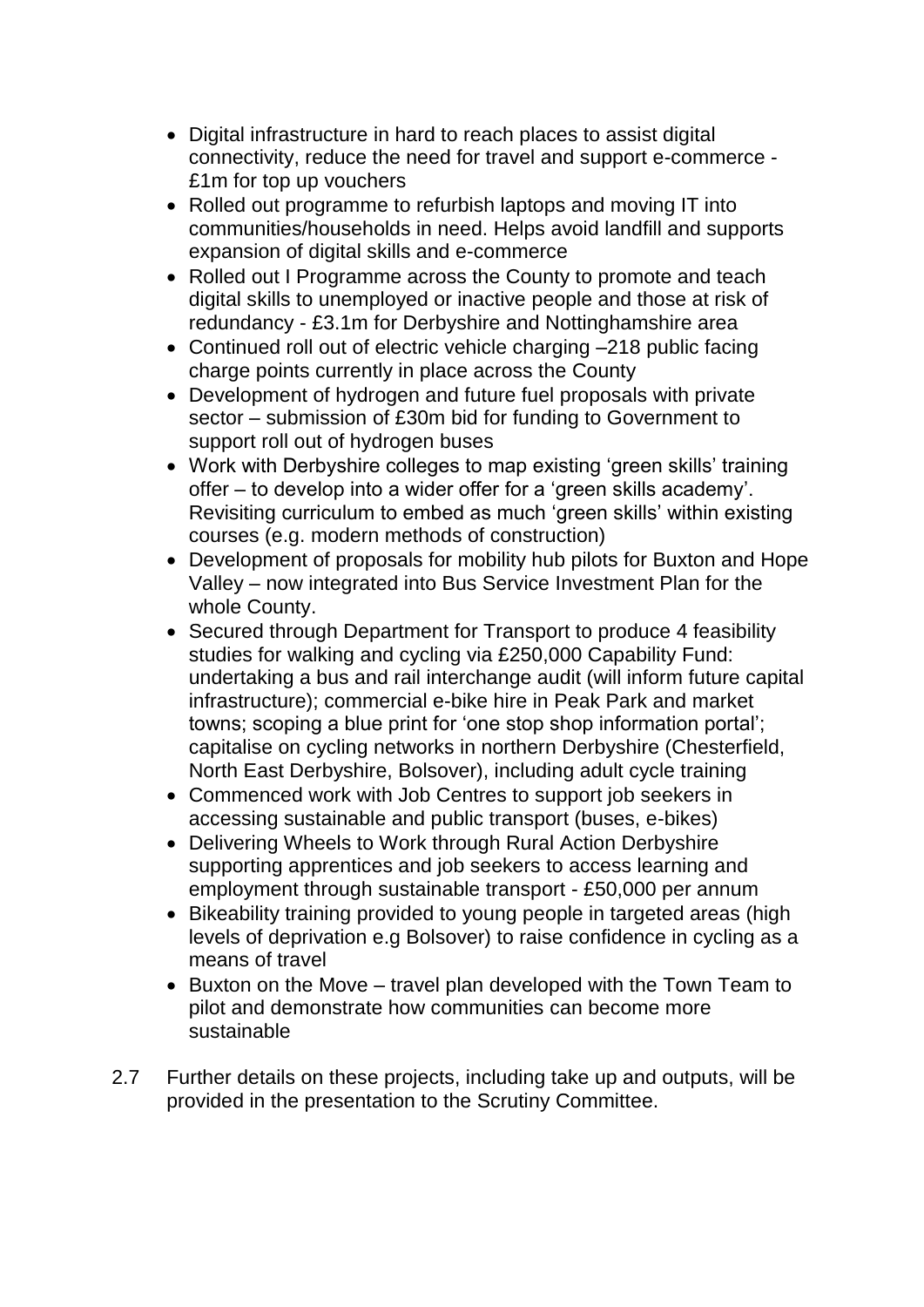- 2.8 Additional, planned projects include:
	- Race to Zero Accelerator Community Renewal Fund project to be launched November 2021 to expand original de-carbonise project (part of £1.5m bid)
	- Working with partners to promote and encourage access to 'green jobs' through the two Derbyshire Careers Hubs to future employees
	- Bringing forward a review of vacant properties for town centres and working to reimagine places and spaces to create more sustainable
	- Developing proposals for a 'green skills academy' for the County to attract new learners into the low carbon economy
	- Developing the Trusted Trader scheme to include a 'low carbon' accreditation for the County
	- Report commissioned and due by March 2022 detailing future demand locations for electric charging – will direct further roll out of charge points to achieve 1,000 units by 2025. Procurement exercise likely in 2022-23 to secure additional electric vehicle charging points (EVCP)
	- Exploring hydrogen infrastructure roll out at critical locations in the County (north Derbyshire, linked to tourism offer and south Derbyshire linked to growth opportunities) – also wider promotion of future fuel options
	- Development of Integrated Transport Strategy which will provide the platform for sustainable travel and transport in the County
	- Development of Future Fuels Strategy to capitalise on natural capital (e.g. water power) and the potential of future fuels such as hydrogen
	- Developing proposals to extend Wheels to Work to subsidise access to e-bike as a means of sustainable travel to work and learning - £250,000
	- Developing strategic proposals for 'Mobility as a Service' app-based approach to sustainable travel (dial up services)
	- Developing pilots for low carbon communities e.g. Travelling Light in the Hope Valley

## **3. Consultation**

3.1 None as a direct result of this report but a wide range of engagement and consultation exercises took place with partners (including local authorities, Government departments, colleges, universities and local businesses) on the development of the Recovery Strategy – and continues to take place through the recovery governance arrangements.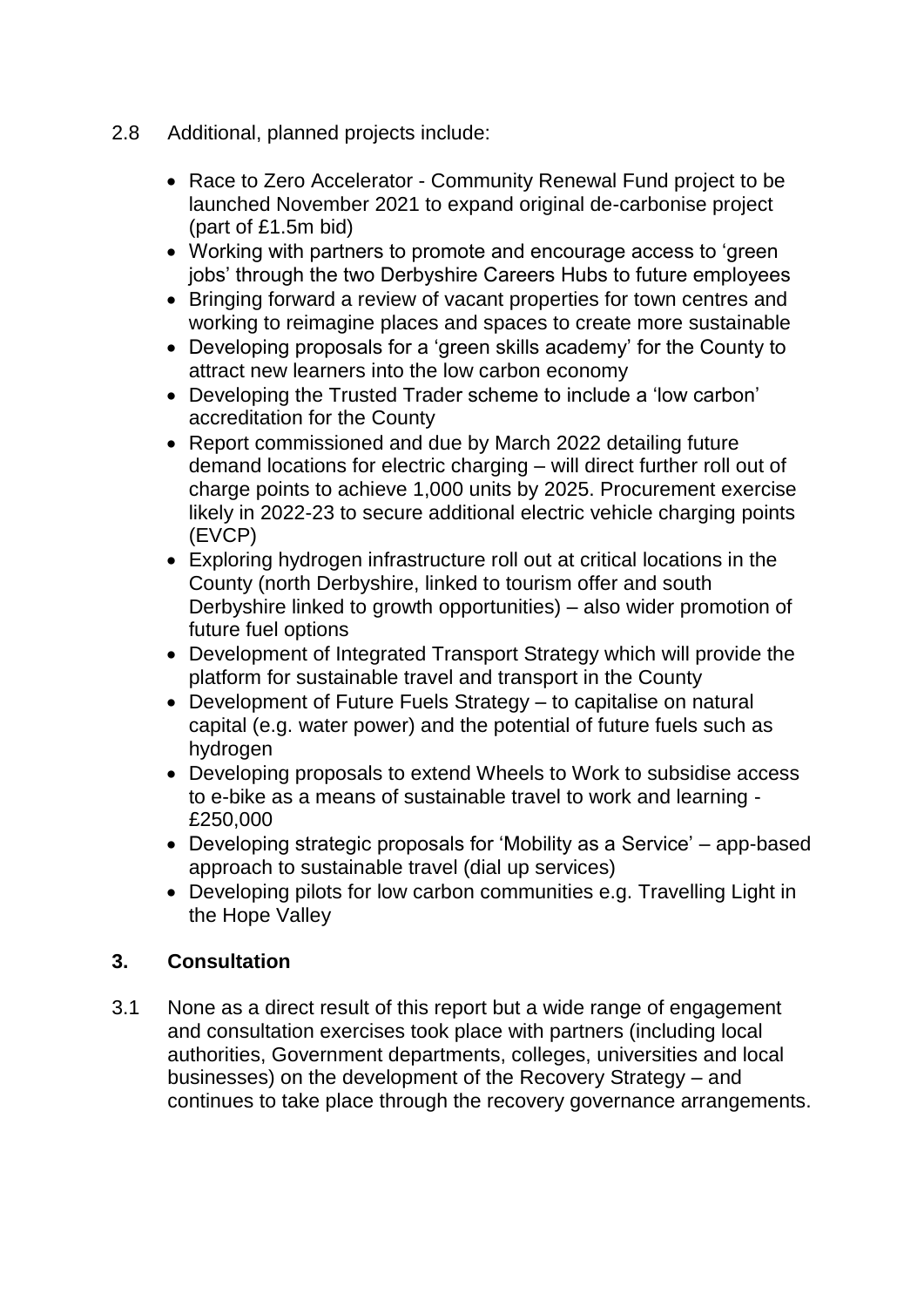# **4. Alternative Options Considered**

4.1 None directly relevant to this overview but most of the substantive projects identified for supporting low carbon recovery have been subject to 'project development' processes where alternatives have been considered.

# **5. Implications**

5.1 Appendix 1 sets out the relevant implications considered in the preparation of the report.

# **6. Background Papers**

6.1 Presentation to Improvement and Scrutiny Committee on 'Delivering Economic Recovery', 23 July 2020 (Minute No.16/20 refers).

# **7. Appendices**

7.1 Appendix 1 – Implications.

# **8. Recommendations**

That Committee:

- a) Notes the approach being taken to 'build back better' in the Economic Recovery Strategy and the contributions of key work programmes to driving forward a low carbon economy.
- b) Considers other suitable projects and programmes that could form part of the next phase of 'good growth' recovery.

# **9. Reasons for Recommendations**

- 9.1 To understand the progress that has been made to date in supporting the local economy to become more sustainable.
- 9.2 To help shape the nature of future low carbon work programmes in the County in the drive to net zero by 2032.

| Report Joe Battye, | Contact joe.battye@derbyshire.gov.uk,     |
|--------------------|-------------------------------------------|
| Author: Joanna     | details: Joanna.Jackson@derbyshire.gov.uk |
| <b>Jackson</b>     | Tel: 01629 536574,                        |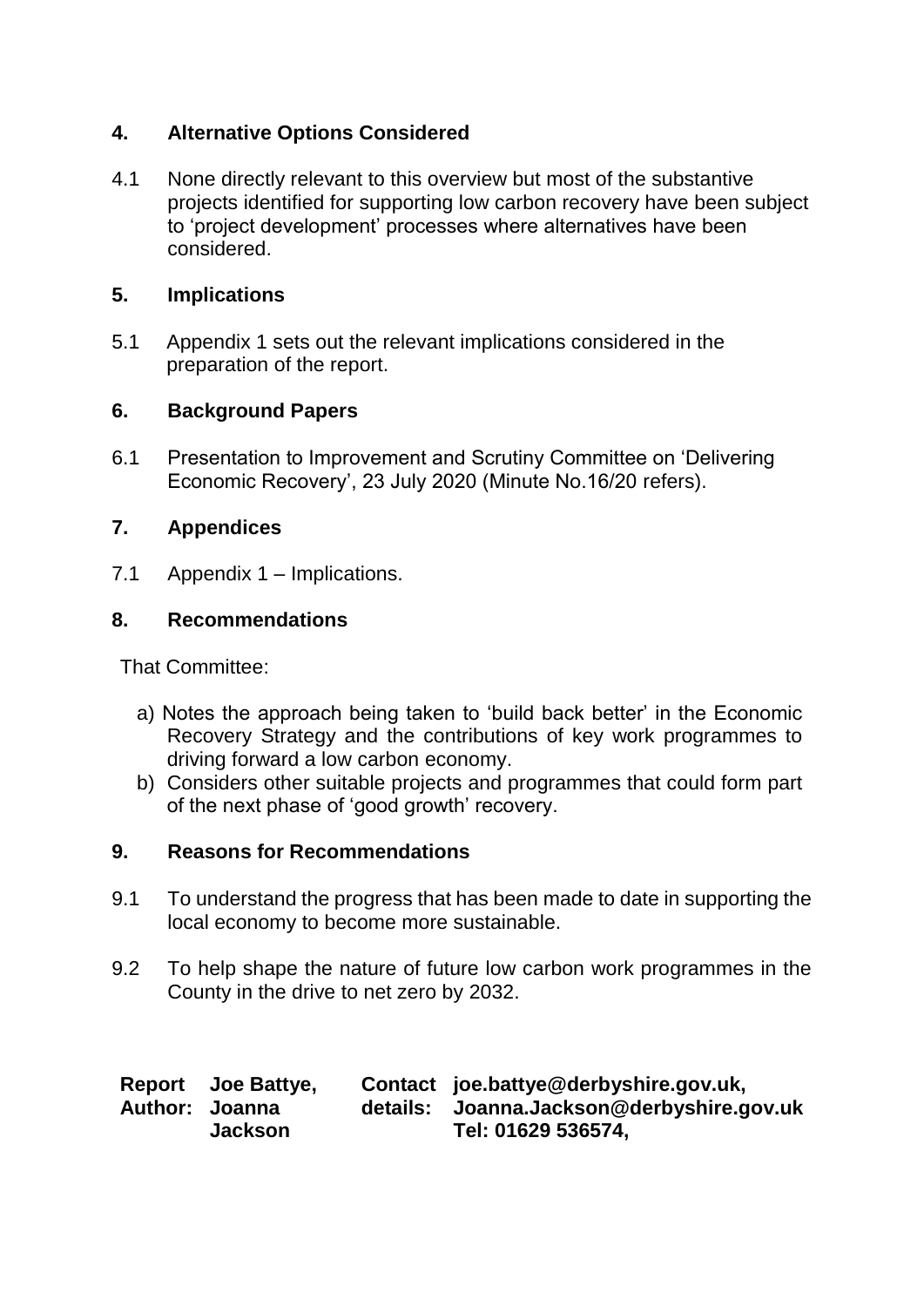## **Implications**

### **Financial**

1.1 No financial implications as a direct result of this report. The Council has set aside a COVID Recovery Fund of £15m which is supporting implementation of a number of the low carbon programmes listed above. Individual calls on this Fund are subject to separate approvals either through Cabinet or via delegated arrangements with relevant Cabinet members.

## **Legal**

2.1 No legal implications as a direct result of this report. Any such implications are considered in the development of each individual project or programme as part of the development process and are clearly articulated at the point of seeking approval.

### **Human Resources**

3.1 No human resource implications as a direct result of this report. Some of the projects outlined in this update have secured additional resources through dedicated project funding (e.g. DE-Carbonise) or through external expertise (e.g. Derby University in supporting the Green Entrepreneurs Fund).

### **Information Technology**

4.1 No information technology implications as a direct result of this report.

## **Equalities Impact**

5.1 No equalities impact as a direct result of this report but at the stage of project inception and development due consideration is given to potential impacts and mitigations on key groups of people, particularly geographical disparities and those furthest from the job market – which often includes those from 'protected characteristic' communities.

### **Corporate objectives and priorities for change**

6.1 Delivery of the Economic Recovery Strategy and the Climate Change Strategy have been developed in direct support of the Council Plan objective to deliver a 'green and prosperous Derbyshire' and in